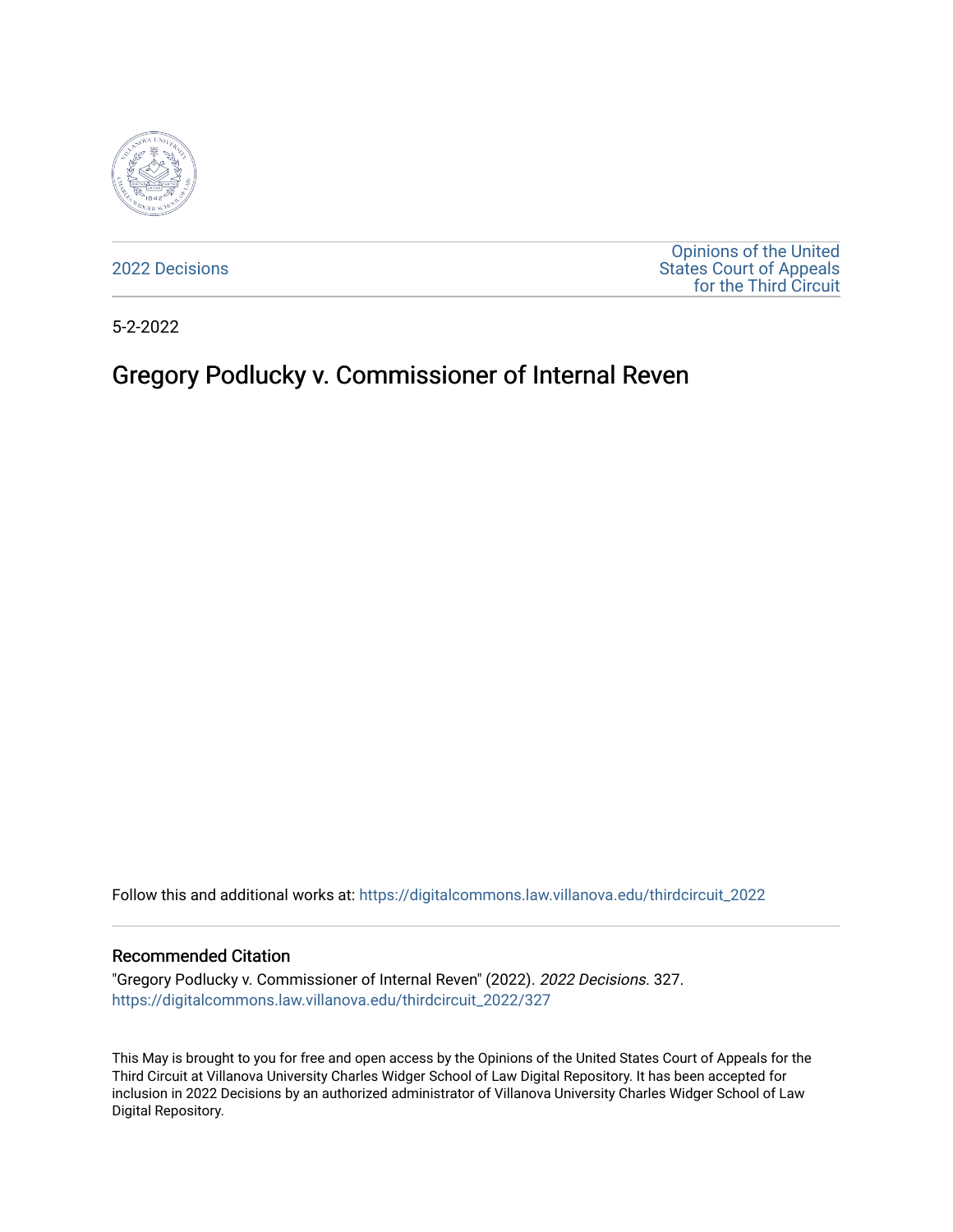#### ALD-082 **NOT PRECEDENTIAL**

### UNITED STATES COURT OF APPEALS FOR THE THIRD CIRCUIT

No. 21-2794

## GREGORY JOSEPH. PODLUCKY, Appellant

v.

COMMISSIONER OF INTERNAL REVENUE; THOMAS A. CZERSKI; TIMOTHY D. MARSH; GARY AMOROSO; LISA GAPSKY; THOMAS TAYLOR; JAMES Y. GARRETT; ROBERT CESSAR; LEE KARL, Individually and in their official capacities

> On Appeal from the United States District Court for the Western District of Pennsylvania (D.C. Civil Action No. 2:20-cv-00343) District Judge: Honorable Alan N. Bloch

 $\mathcal{L}_\text{max}$ 

Submitted for Possible Dismissal Pursuant to 28 U.S.C. § 1915(e)(2)(B) or Summary Action Pursuant to Third Circuit LAR 27.4 and I.O.P. 10.6 February 10, 2022

Before: JORDAN, RESTREPO and SCIRICA, Circuit Judges (Opinion filed: May 2, 2022)

OPINION\*

PER CURIAM

<sup>\*</sup> This disposition is not an opinion of the full Court and pursuant to I.O.P. 5.7 does not constitute binding precedent.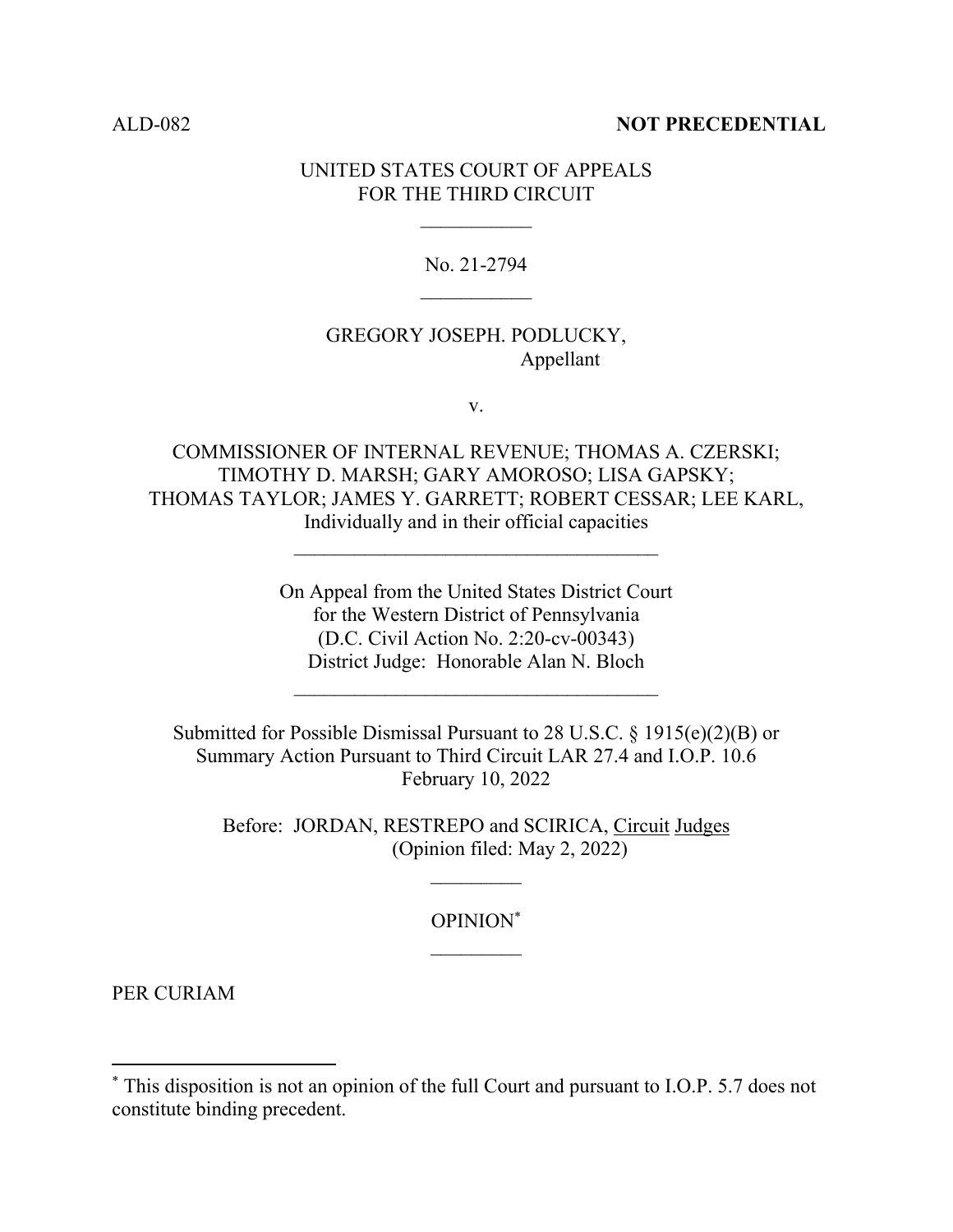In 2020, Appellant Gregory J. Podlucky initiated a federal lawsuit against several federal employees under 42 U.S.C. § 1983 and Bivens v. Six Unknown Named Agents of Fed. Bureau of Narcotics, 403 U.S. 388 (1971), alleging various constitutional violations related to previous criminal proceedings against him. Those criminal proceedings culminated in 2011, when he pleaded guilty to income tax evasion, mail fraud, and conspiracy to commit money laundering in three separate criminal cases brought in the United States District Court for the Western District of Pennsylvania. The same year, he was sentenced to 240 months of imprisonment and ordered to pay restitution in the amount of \$661,324,329.81. His appeal was dismissed in 2012, pursuant to an appeal waiver contained in his plea agreement. His subsequent motion under 28 U.S.C. § 2255 was denied pursuant to the same waiver, and, in 2015, this Court denied his request for a certificate of appealability.

In Podlucky's 2020 civil lawsuit, the District Court issued an order directing him to show cause why the complaint was not subject to dismissal for frivolousness and for failure to state a claim on the basis, *inter alia*, that it was untimely and the claims therein were barred by the favorable-termination rule of Heck v. Humphrey, 512 U.S. 477 (1994). Podlucky then filed a request for the entry of default against the defendants, which did not address the timeliness of his complaint or Heck. The District Court dismissed the complaint sua sponte pursuant to 28 U.S.C.  $\S$  1915(e)(2)(B) as frivolous and for failure to state a claim, on the basis that it was untimely and Heck-barred. Podlucky filed a timely notice of appeal, and in this Court he has filed an argument in support of his appeal.

2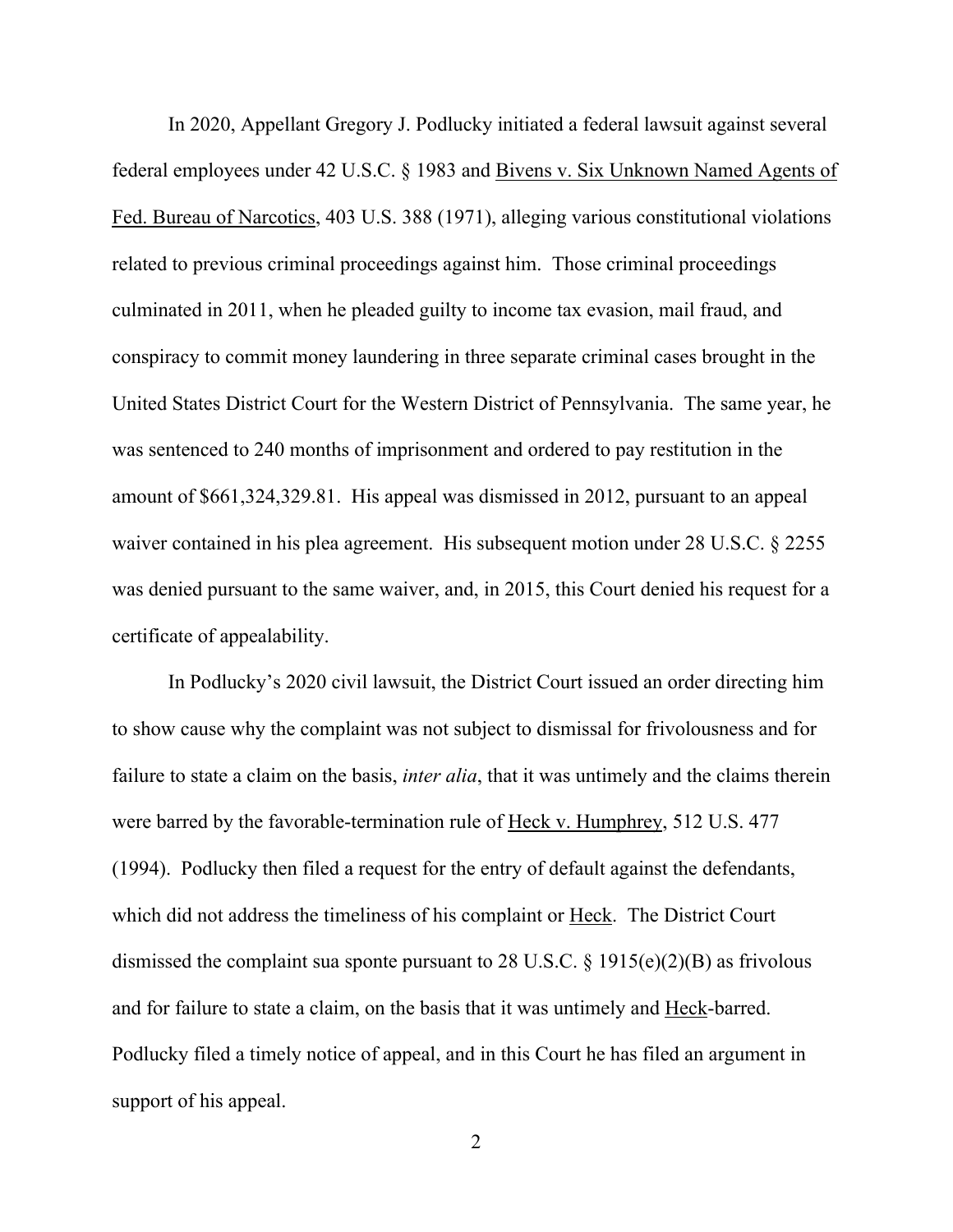We have jurisdiction pursuant to 28 U.S.C. § 1291. We exercise plenary review of the District Court's sua sponte dismissal under 28 U.S.C. § 1915(e)(2)(B)(ii) for failure to state a claim. See Allah v. Seiverling, 229 F.3d 220, 223 (3d Cir. 2000). "[W]e accept all factual allegations as true [and] construe the complaint in the light most favorable to the plaintiff." Warren Gen. Hosp. v. Amgen Inc., 643 F.3d 77, 84 (3d Cir. 2011) (quoting Pinker v. Roche Holdings Ltd., 292 F.3d 361, 374 n.7 (3d Cir. 2002)). We may summarily affirm if the appeal fails to present a substantial question. See Murray v. Bledsoe, 650 F.3d 246, 247 (3d Cir. 2011) (per curiam); 3d Cir. L.A.R. 27.4; I.O.P. 10.6.

The District Court correctly concluded that three of Podlucky's claims were Heckbarred. "In Heck, the Supreme Court held that a [42 U.S.C.] § 1983 suit should be dismissed when 'a judgment in favor of the plaintiff would necessarily imply the invalidity of his conviction or sentence . . . unless the plaintiff can demonstrate that the conviction or sentence has already been invalidated.'" Long v. Atl. City Police Dep't, 670 F.3d 436, 447 (3d Cir. 2012) (second alteration in original) (quoting Heck, 512 U.S. at 487)); see also Lora-Pena v. FBI, 529 F.3d 503, 505 n.2 (3d Cir. 2008) (per curiam) ("[T]he reasoning in Heck has been applied to bar Bivens claims."). Three of Podlucky's claims—the claims challenging the District Court's jurisdiction over his criminal proceedings, challenging the validity of his guilty plea, and alleging **Brady**<sup>1</sup> violations if successful, would necessarily imply the invalidity of his conviction. See Connors v. Graves, 538 F.3d 373, 378 (5th Cir. 2008); Amaker v. Weiner, 179 F.3d 48, 51 (2d Cir.

<sup>&</sup>lt;sup>1</sup> Brady v. Maryland, 373 U.S. 83 (1963).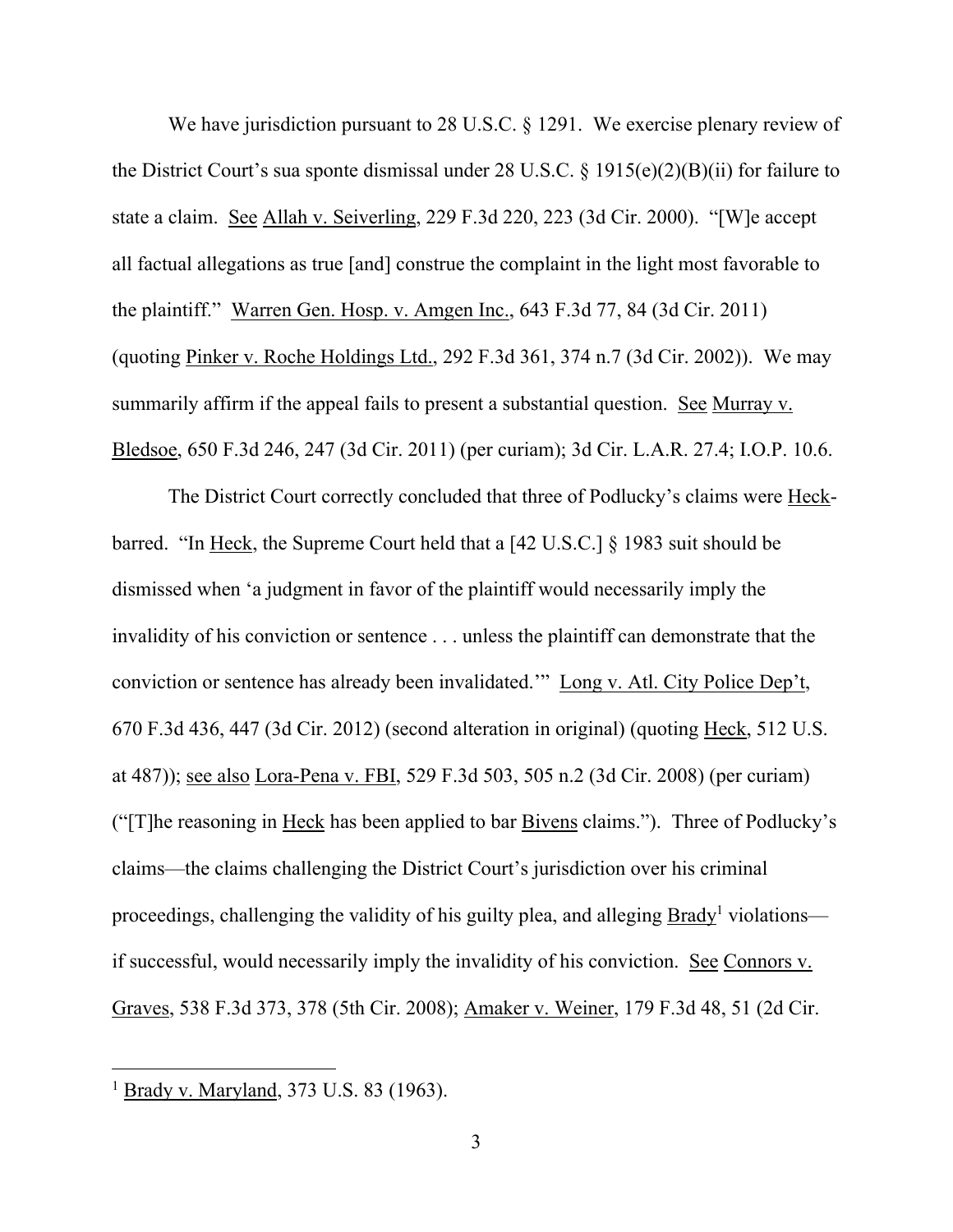1999). Because his criminal judgments have not been vacated, these claims are barred by Heck. However, the District Court erred in dismissing these claims with prejudice as he may bring them later if his convictions are invalidated. See Heck, 512 U.S. at 489-90 (stating that a § 1983 claim based on an allegedly unconstitutional conviction or sentence does not accrue until the invalidation of that conviction or sentence); Curry v. Yachera, 835 F.3d 373, 379 (3d Cir. 2016) (modifying dismissal of Heck-barred malicious prosecution claims to reflect that the claims are dismissed without prejudice).

The remainder of Podlucky's claims, which raise technical challenges to the IRS's use of its summons authority and searches in which officials discovered inculpatory evidence, while not Heck-barred, see generally Estate of Lagano v. Bergen Cnty. Prosecutor's Office, 769 F.3d 850, 861 (3d Cir. 2014); Smith v. City of Chi., 3 F.4th 332, 338-39 (7th Cir. 2021), were untimely.<sup>2</sup> The statute of limitations is an affirmative defense. See Fed. R. Civ. P. 8(c). However, a court may dismiss claims sua sponte if a time-bar is obvious from the face of the complaint and no further development of the record is necessary. See Fogle v. Pierson, 435 F.3d 1252, 1258 (10th Cir. 2006); see also Jones v. Bock, 549 U.S. 199, 215 (2007); Vasquez Arroyo v. Starks, 589 F.3d 1091, 1097 (10th Cir. 2009). The District Court properly concluded these claims were time-barred. Claims under Bivens are governed by a state's statute of limitations for personal injury claims. Dique v. N.J. State Police, 603 F.3d 181, 185 (3d Cir. 2010); Napier v. Thirty or More Unidentified Fed. Agents, Emps., or Officers, 855 F.2d 1080, 1087-88 n.3 (3d Cir.

 $2$  The statute of limitations does not bar the  $Heck-barred claims because they have not yet$ </u> accrued. See Curry, 835 F.3d at 379.